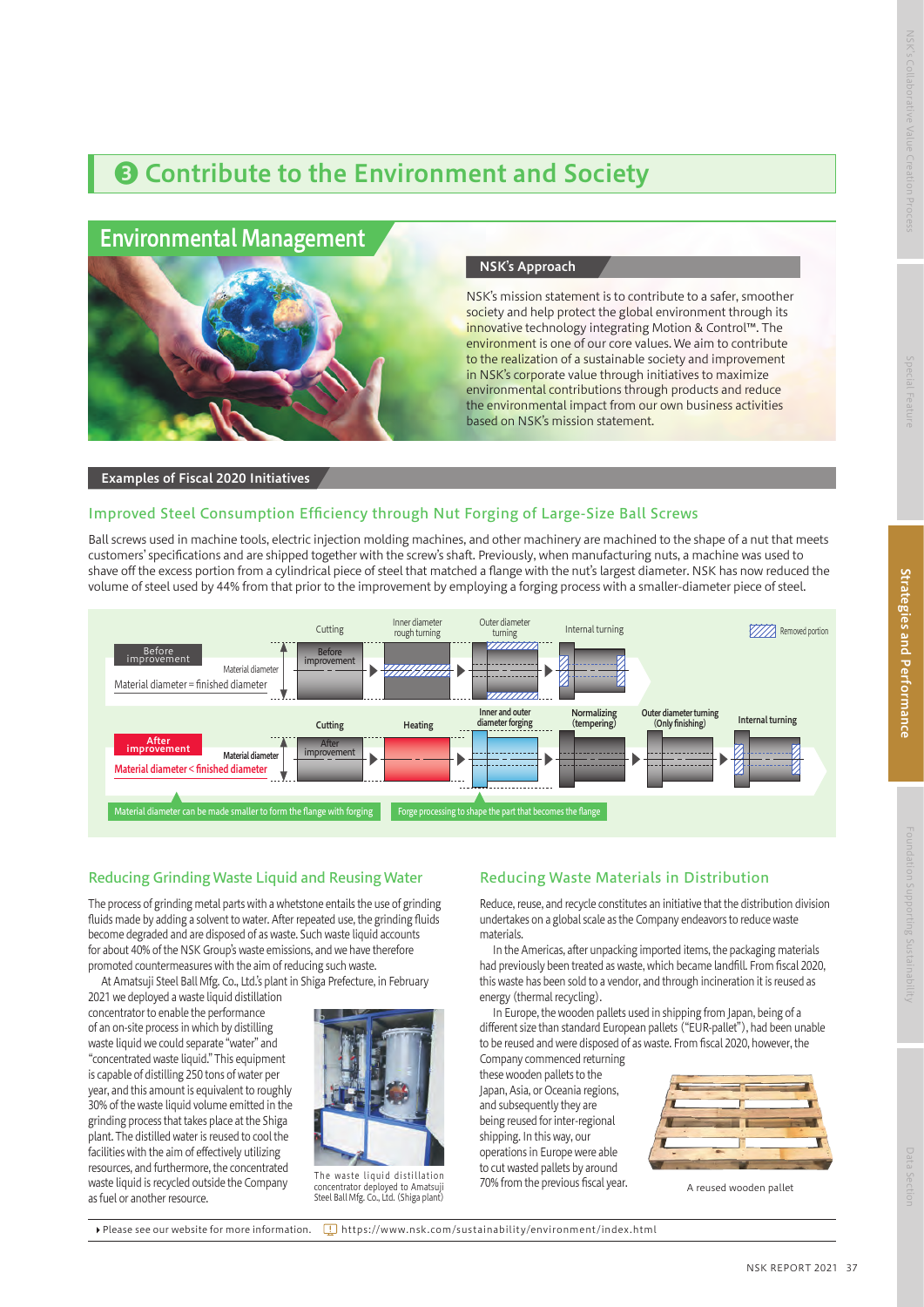## Progress on Strategies for 2026

# Safety Management



#### NSK's Approach

NSK has positioned safety as one of its core values. While continuously striving to further increase employee awareness, employees rely on safety as the basic judgment for all their actions. To protect the safety and health of every employee, and to guarantee the safe conduct of all employees, NSK is implementing various measures based on its Safety Philosophy. Never content with the status quo, NSK is constantly working to further raise the level of safety.

#### Examples of Fiscal 2020 Initiatives

#### Raising the Safety Management Level for Construction by Outside Contractors

By using a web system to manage the work performed by outside contractors, NSK was able to lighten the workload of people in charge and substantially improve operational speed. In addition, it enabled the smooth confirmation of various preparatory tasks, and this system was used to expand and develop safety management for internal construction as well.

#### Activities to Foster an Interdependent (Mutually-Enlightening) Safety Culture

As activities to foster a culture of safety at production bases, NSK began conducting safety culture workshops. These workshops seek to facilitate an understanding of current levels of safety culture at production bases, and department managers discuss and set tasks geared toward raising that level, which leads to a cascading knowledge according to rank.

In addition, as an opportunity to learn about "felt leadership" (leadership that enables workers to understand and "feel" management's thoughts on safety), from fiscal 2020 NSK commenced the holding of a core value workshop for executive management and the

rollout of this is ongoing.



The Fiscal 2020 Executive Management Core Value Workshop (while taking measures against COVID-19)

#### Introduction and Operation of Video Risk Assessment to Raise the Level of Work Risk Assessments

By utilizing videos of actual work for the risk assessment of operations, the risky tasks and actions, as well as dangerous spots that had typically been difficult to discern, have now come to be easily identified. Having

plant operators participate in the video risk assessments effectively enables the reduction of operational risks and leads to putting in place safe standardized tasks.



Conducting the risk assessment by video (Fujisawa Plant)

Please see our website for more information.  $\Box$  https://www.nsk.com/sustainability/hs/index.html

## Supply Chain Management



#### NSK's Approach

NSK is supported by many suppliers. We consider suppliers to be essential business partners and will seek mutual development while building relationships of trust.

#### Examples of Fiscal 2020 Initiatives

#### Supplier CSR Self-Assessment

The NSK Group distributes the "NSK Supplier CSR Guidelines" to its suppliers and asks them to ensure compliance with competition laws and anti-bribery laws, to respect the basic human rights of workers by prohibiting child labor and forced labor and maintaining occupational safety and health, to make efforts to preserve the environment through activities such as managing environmentally harmful substances, and to assess and mitigate risks that could impact business activities at their own company.

Based on these guidelines, the NSK Group asks its suppliers to perform CSR self-assessments and monitors the condition of their operations (every two years). We then report the results of our evaluation of their activities back to suppliers.

In fiscal 2018, we implemented audits conducted by a third-party organization

in five areas—labor, ethics, safety and health, the environment, and management systems—in accordance with Responsible Business Alliance Standards. Based on the results, for fiscal 2020 assessments covering approximately 930 companies in Japan and China, we strengthened initiatives to reduce risk, revising content by adding new items to the assessment form on a whistleblower system that concerned human rights and labor, the status on workplace accidents that require time off work, and the record of labor time management.

At NSK Group companies in the United States and Europe, China, and around the world, Supplier CSR Guidelines are posted to websites in efforts to effectively reach all our suppliers.

We will continue to take on CSR issues that society needs to strengthen, such as the transition to a carbon-neutral society.

Please see our website for more information.  $\Box$  https://www.nsk.com/sustainability/supplier/index.html